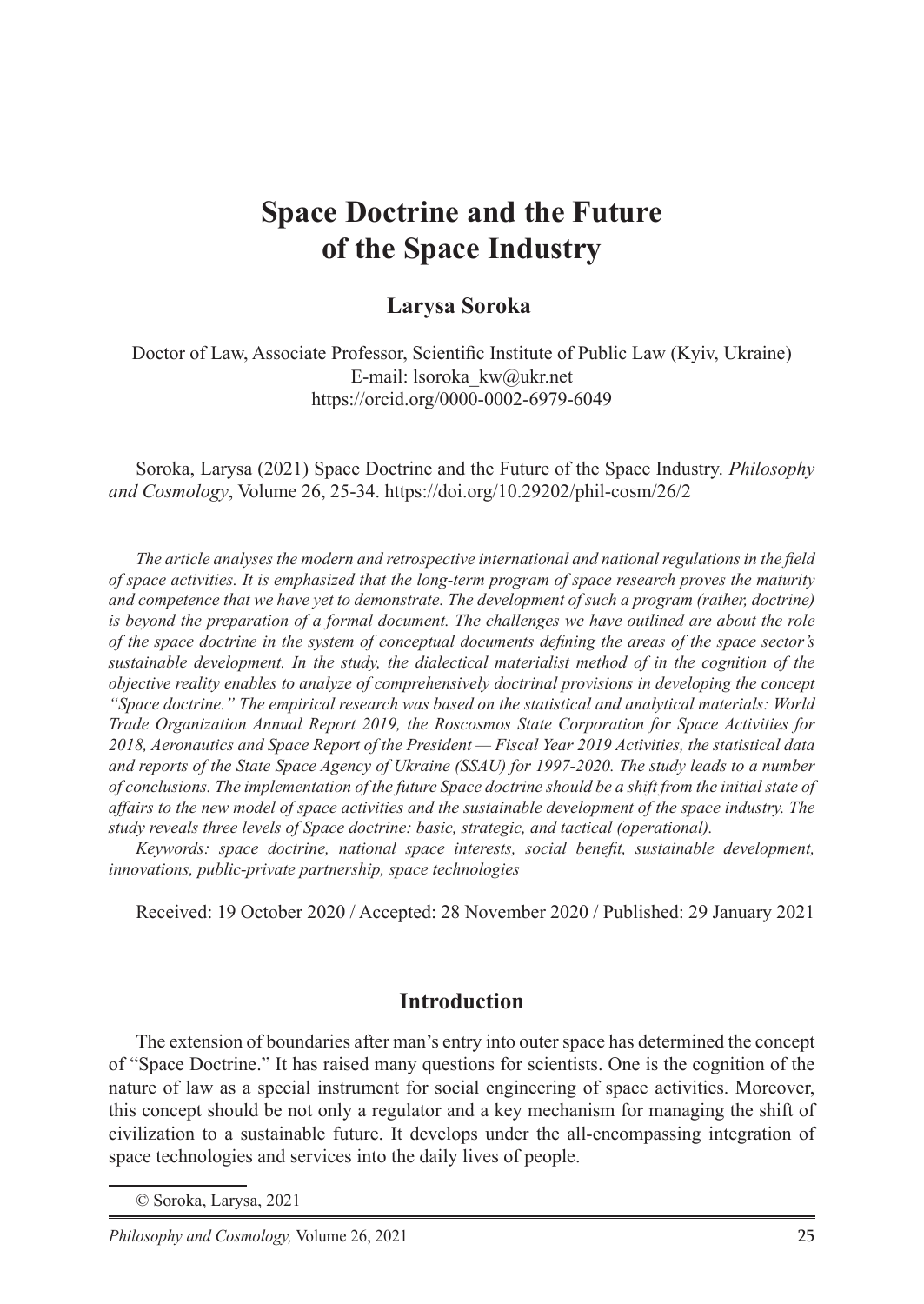The long-term space action plan is the confirmation of the maturity and competence that we have yet to demonstrate. The development of such a program (rather, doctrine) is beyond the preparation of a formal document. The challenges we have outlined are not much about the provisions or formulations to be considered, but about the role of the space doctrine in the system of conceptual documents that define political decisions (Activity Reports, 2020). Therefore, the technology of space doctrine development requires methods proven in other countries.

We have analyzed practices applied in the adoption and implementation of the space doctrines USA (Air, 2006; Lupton, 1988; Aeronautics, 2019), PRC (White, 2000; White 2011), the Russian Federation (Annual Report, 2019), the United Kingdom (Hughes, 2018), the Republic of India (Gurbachan, 2016). It has shown that the governments of these countries encourage policies that require a nationwide focus on job creation related to space activities. The pursuit of leadership, according to the old standards, is the past. The focus is on reducing budget expenditures and increasing public-private partnerships in space projects. Cooperation between all sectors of the economy and spheres of public life must promote and optimize the combined civil, military and commercial exploitation of space. Such cooperation will best meet the national interests of any country.

When developing new national goals and realizing the national interests, the following three questions should be answered:

- 1. Degree of human presence: how widely and in what quantity they will be present in space.
- 2. Commercial potential: an economic level of new, permanent income of the space activities.
- 3. Ensuring sustainability: the extent to which government is able to create civilian, commercial and military space potential that would comply with established norms, standards and international regulations in space.

Therefore, the design and implementation of the future Space Doctrine should be a shift from the initial state of affairs to the new model of space activities. Moreover, its elaboration requires considering the specific role of the space activities in the social and economic development of society as a factor of various innovative technologies interaction.

The development of the Space Doctrine of Ukraine exemplifies that government representatives, together with specialists from the space industry (but not limited to) and scientists, should use the synergy of efforts to optimize and promote common national space ideas and strategy. The government's key role is to develop core capabilities and technologies to ensure positive outcomes in the future through a sound investment, political and regulatory strategy. Various sectors of the economy must commit to investing in science and technology in order to promote national space activities as a key element of a nationwide development strategy. Using knowledge and resources, the scientists will master the existing technologies and products, and create new ones for their further commercialization.

## **The structure of the Space Doctrine**

We offered the structure of the Space Doctrine based on the experience of the top space countries that have systematically developed and are developing space doctrines throughout the entire period of the space activity. The doctrine has three levels: first, the basic space doctrine is adopted, second, strategic doctrine (on its basis,) and third, tactical (operational) doctrine.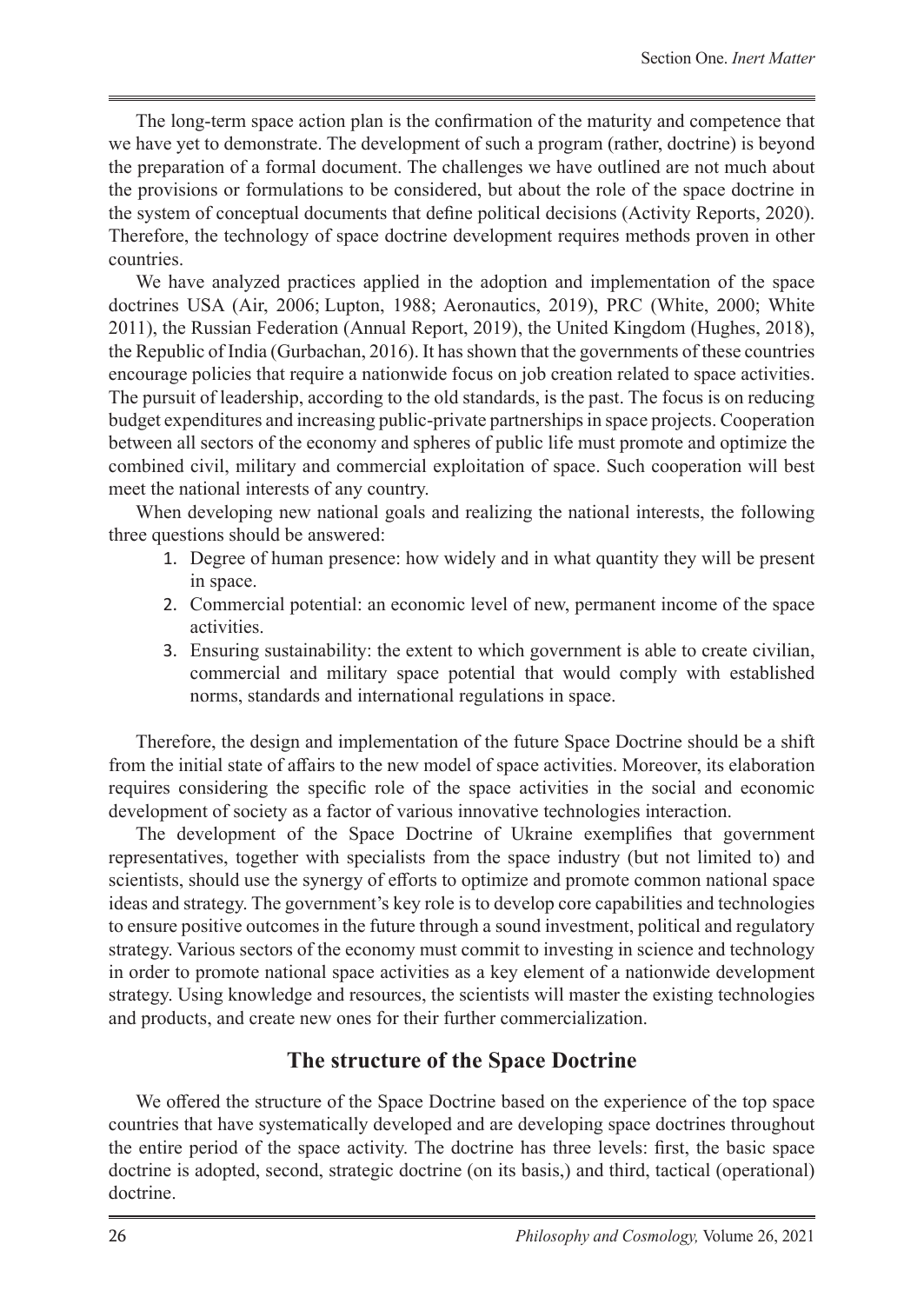#### *Basic space doctrine*

Basic space doctrine (a kind of space Constitution) defines the most fundamental strategic basic provisions; which, based on the long-term sustainable innovative development of the consumer-focused space activities, will indicate the movement vector and their future use (strategic, tactical and operational doctrines are based on the basic doctrine).

All space activities must also be subordinated and correspond to the main national priorities (economy, security, science, education, and improving citizens' quality of life), i.e., they must be the part of the national doctrine and the part of the international community (international cooperation and collaboration). However, as we have repeatedly stated (Soroka, 2019; Soroka, 2020) if space technologies and services do not work or improve the citizens' quality of life (Babcock, 2019), they are not worth spending taxpayers' money.

The main strategic vectors of the space activities, which must be clearly defined in the basic Space Doctrine, are the following:

- 1. A clear understanding of the place and role of the space activities (whether it is of high-priority or not) in the economic system of the state, and whether it is in the national interest.
- 2. Setting goals (for example, setting a long-term economic goal ensuring sustainable revenue growth from space activities, patents commercialization, etc.).
- 3. Identifying tools for their achievement (for example, stimulating the new markets creation through lending, tax benefits, public-private partnership (Malysheva & Hurova, 2018), and giving the preference to the cooperative model for the project's implementation.
- 4. Creation of innovation development actors (for example, the information on the list of technologies that have been developed under its leadership and projects that have become available to other developers and manufacturers is annually published on the NASA website (NASA, 2020). In fact, it is a well-structured catalogue of technologies that promotes innovative development of private space companies).
- 5. Creation of the monitoring procedure, analysis of the goals achievement and results (which will be used for the revision of strategic, tactical and operational doctrines).

Therefore, the basic Space Doctrine must meet three main vectors. It must be utilitarian, socially-oriented, and respond to modern worldview changes. These vectors are defined through the specifying of the strategic, tactical, or operational strategies development.

#### *Strategic space doctrine*

Strategic space doctrine is developed and agreed upon in reliance on the basic doctrine. It is an integrated set of decisions on the choice of activities, ways of goal achievement, key competencies, and systems of work organization (Lupton, 1988). Strategic doctrine specifies the provisions of the basic doctrine in the short term (10-15 years), defines the optimal ways of space activities development and offers a roadmap to achieve the target goals. In order to determine the promising areas of space activities correctly, it is necessary to hold regular opinion polls among the population (Associated, 2019), and develop a space legal ideology on their basis, to carry out explanatory work among the people on the importance of the space industry development (Funk & Strauss, 2018).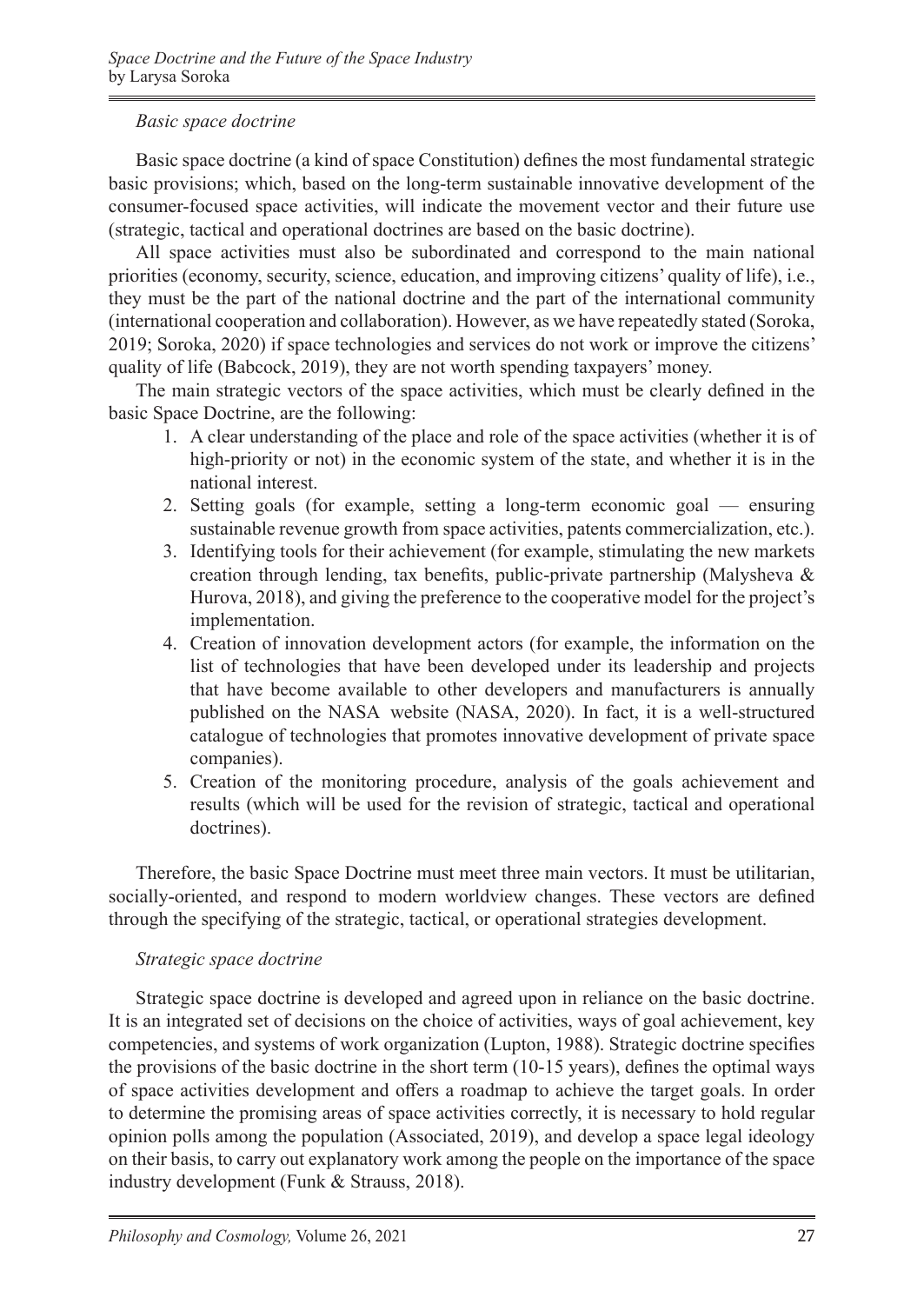It is necessary to combine the efforts of many specialists to adequately assess the effectiveness and the need for public funds to implement the strategic project. This is an interindustry problem and it requires resources and a systematic approach and direct coordination by the country's top leadership.

As already mentioned, strategic doctrine must correspond to the three vectors established in the basic doctrine, namely: utilitarian, social and ideological.

The utilitarian vector is specified by establishing clear mechanisms, rules, standards, requirements for the implementation of space activities. Currently, there are pressing issues concerning the adoption of regulatory documents: space objects certification; rules for the registration of the spacecraft; the issue of permits for certain types of space activities; a combination of filing a declaration on the implementation of economic activities with compulsory licensing of the space activities; regulations on the procedure for exercising control and supervision over the space activities safety; provision on the procedure for filing a negotiations notice, notification of the concluded agreements (contracts); provision or instruction on the procedure for registering agreements (contracts); regulations on the procedure for notification of agreements (contracts) concluded between private and foreign entities regarding space activities; adoption of updated procedures and rules for compulsory insurance in the field of the space activities. Nevertheless, experience has proven that excessive regulation of any activity can lead to its stagnation; therefore, the transition from excessive government regulation to self-regulation based on clear and understandable rules will give a boost to the commercial space activities development.

The social vector of the basic Space Doctrine will be implemented through the discovery of the creative potential of the young, attracting them to space projects (currently, we observe an outflow of young specialists in the space industry), through the popularization of successfully implemented space projects (creating space YouTube channels, holding space summer camps). In European countries, and certainly in the USA, the People's Republic of China and the Russian Federation, the achievements of the space industry are the points of national pride; the majority of the population knows about these achievements (Funk & Strauss, 2018), unlike most of the Ukrainians.

The worldview vector is specified by understanding the cosmization of our life in general and through the process of cosmization of law through its transformation. The process will be realized through new development approaches to the holistic concept of the universe and the concept of the organic unity of the whole world and its close connection with space through the creation of new legal standards based on sustainability (Martinez, 2019), safe, innovative and inclusive development of humanity.

As Tatiana Ursul aptly noted, the expansion of the cosmization of legal science and practice is one of their development strategic promising trends during the formation of the space civilization, and the emergence of new and development of existing countries leaders in space and the space expansion of the humanity. In the longer term, terrestrial jurisprudence, alongside the space expansion of humanity, with the development of new forms of organization of the space systems of power and law, will presumably progressively evolve into broader space jurisprudence and legal science — into legal science as space civilization sciences (Ursul, 2018: 289).

The need to change worldviews towards sustainable development should also be noted. In our papers, we have repeatedly stated that modern politicians lack the political willpower to explain the need to give up growing consumption for future generations' sake to their citizens. Humanity will recover from the habit of living beyond means only due to serious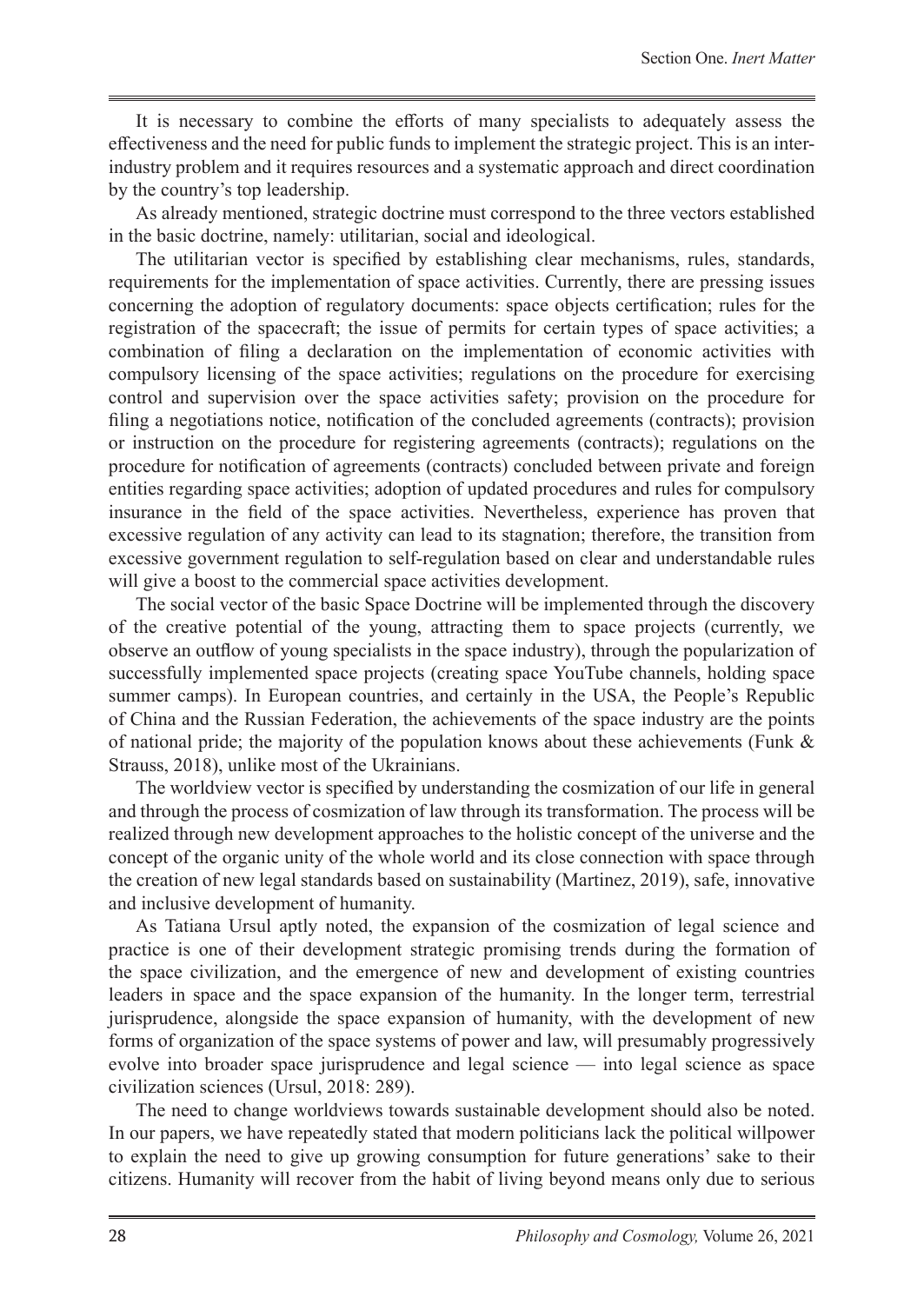crisis, under conditions of limited consumption (Ursul, 2018).

Thus, the administrative and legal basis underdevelopment of a new Space Doctrine should be the guidelines for ensuring the long-term sustainability of space activities, which will help achieve safe and sustainable development of the space activities in the long run (Soroka, 2020).

Furthermore, the implementation of the space science projects should be realized, taking into account the latest trends in globalization, as the implementation of the ambitious space projects is possible only through international cooperation (Science, 2020a). The deepening of the relations based on science and technology, forming a common strategy for long-term sustainable cooperation in the space industry, may bring to a new development level and increase its global competitiveness in the long run (Science, 2020b).

It is important to note the creation and use of artificial intelligence in space activities. We have proven that artificial intelligence is a basic form of scientific and technological progress that can bring significant social benefits (Soroka & Kurkova, 2019). However, its development in a legal void is unacceptable. Various public and private stakeholders, as well as the politicians at the local, national and international levels, should ensure the compatibility of development and deployment of artificial intelligence with the protection and enforcement of fundamental human rights and freedoms (Benedek & Matthias, 2013). The lack of legal regulation of the creation and use of artificial intelligence, and based on its space technologies, any country, can lead to legal and ethical problems in the field of the observance of human rights and the person and the citizen.

#### *Tactical space doctrine*

Tactical and operational space doctrines (short-term, 3-5 years) describe specific space activities (e.g., development and production of launch vehicles; development and production of rocket engines, satellite and television services, satellite Internet services and sales of services; satellite navigation and sale of services, services for Earth observation, sale of images and services, etc.). These doctrines can either regulate one type of space activity or can be combined with other types to achieve detailed space goals. The tactical (operational) doctrine specifies persons responsible for their implementation and sets deadlines and funding sources. This doctrine is effective in implementing a specific space program or scientific project.

Systemic measures aimed at developing and implementation of new strategies provide modification of the current legislation (foremost, the Law of Ukraine "On Space Activity" (On Space, 1996)), organizational decisions, development of interagency activities, adoption of program documents at various levels. Among the most important process documents are the tactical (operational) doctrines.

Thus, it is necessary to develop and adopt program documents, which provide, chiefly, the rationing of the following basic activities:

- 1. Implementation of the national and international scientific and technical projects in the interests of certain priorities of the space activities. The base document is the space doctrine of Ukraine.
- 2. Development of the space industry, provision of branch management: assistance in the international markets, reforming of the enterprises, cross-sector coordination, creating conditions for public-private partnership, work loading of the enterprises, furthering of the industry interests in government agencies and the international institutions. The basic document is the space doctrine of the reforming and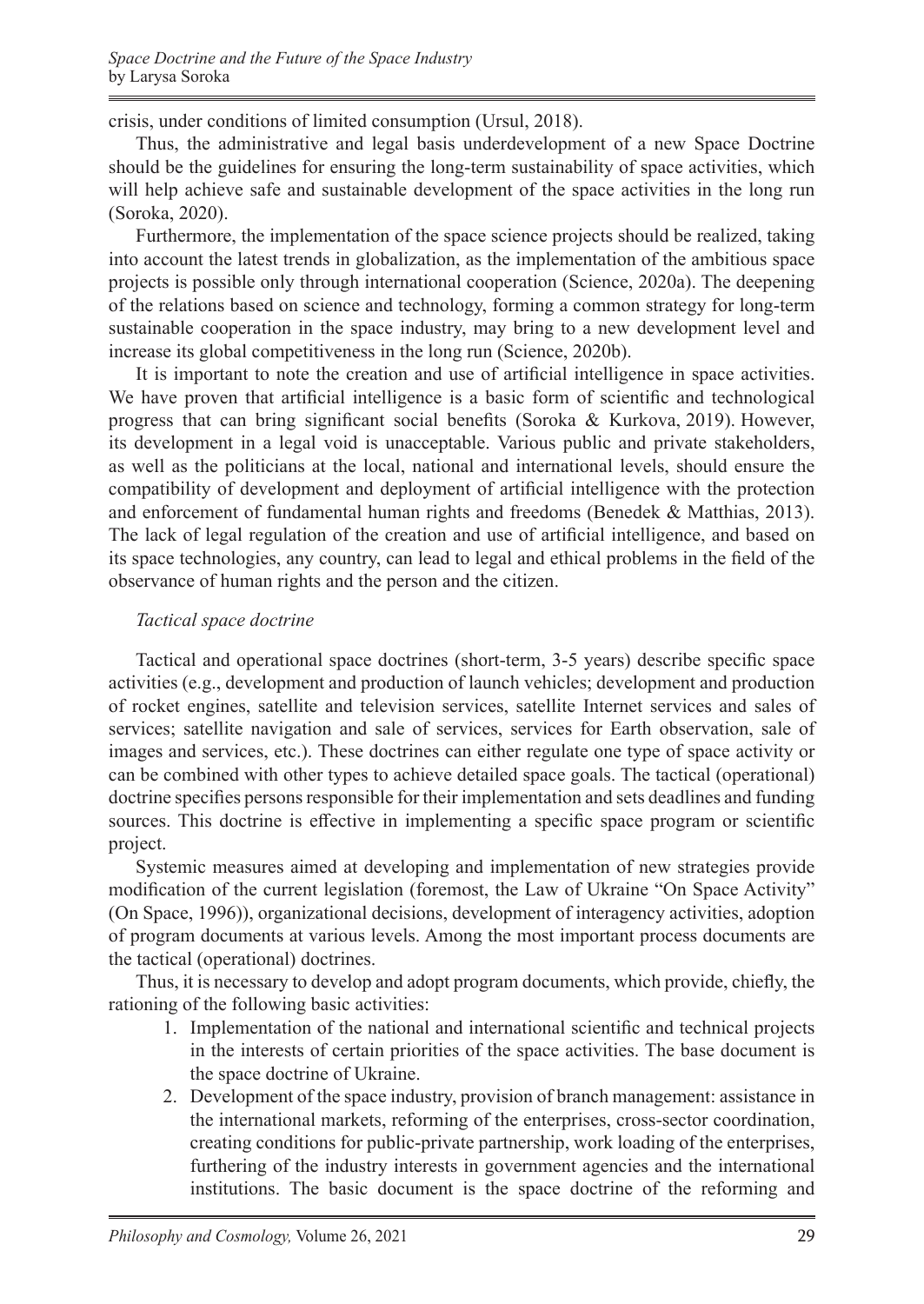development of the space industry of Ukraine, which is being jointly developed by the Ministry for Development of Economy, Trade and Agriculture of Ukraine, the State Space Agency of Ukraine (SSAU), the National Academy of Sciences of Ukraine (NAS of Ukraine) and Ukroboronprom (UOP), and approved by the Cabinet of Ministers of Ukraine.

- 3. Space activities in the interests of the national defense and security, implementing the target projects on the creation of the equipment and technologies and developing advanced technologies. The basic document is the strategic space doctrine, developed jointly by the Ministry of Defense of Ukraine and the State Space Agency of Ukraine (SSAU), and approved by the National Security and Defense Council of Ukraine. It is the basis of the relevant section of the state defense order.
- 4. Implementation of the promising projects in the interests of the outer space research and application are the advanced fundamental and applied researches. The basic document is the strategic space doctrine, developed by the National Academy of Sciences of Ukraine (NAN Ukraine) and relevant research organizations and design-engineering department.
- 5. Development of the ground-based infrastructure is coordinated with the activities of the National Scientific and Technical Space Program of the National Space Facilities Control and Test Center for the support and development of ground centers. The basic document is the strategic space doctrine, approved and funded by the State Space Agency of Ukraine (SSAU).
- 6. Validation and initiation of annual national projects in the field of space activities (Gorbulin, 2020).

Therefore, when forming the Space Doctrine of Ukraine, it is necessary to take into account both the national space interests and the peculiarities of modern international space activities.

First, nowadays, the paradigm of space activities is shifting from the idea of space leadership to the priorities of sustainable development and consumer orientation. However, until all the countries of the world understand that the sustainable development of terrestrial civilization combined with the sustainable development of space activities can make a difference to humanity (Martinez, 2018), we will face the confrontation in space races between space-faring nations (Patel, 2020). Therefore, in order to create reliable protection of the national space interests, it is necessary not only to create conditions for scientific and technological progress and economic development, but also to provide the activities with competent legal support. As experience has shown, as illustrated by the confrontation between the two states (USSR and USA), the first stage of the technological race in space was won by the USSR. Nevertheless, without giving or developing the legal basis for its space activities, the USSR, and then the Russian Federation, which inherited and continued the Soviet policy in space activities, has strategically lost to the USA. Now we are witnessing how the planned strategic policy of the United States regarding the legal confirmation of its national interests in outer space requires the world community to adapt to their rules (Executive Order, 2020).

Secondly, the space industry has already become an integral part of the real economic sector, financial, information and social spheres, and its development is largely determined by the needs of the modern information society (Science, 2020b). Therefore, it is necessary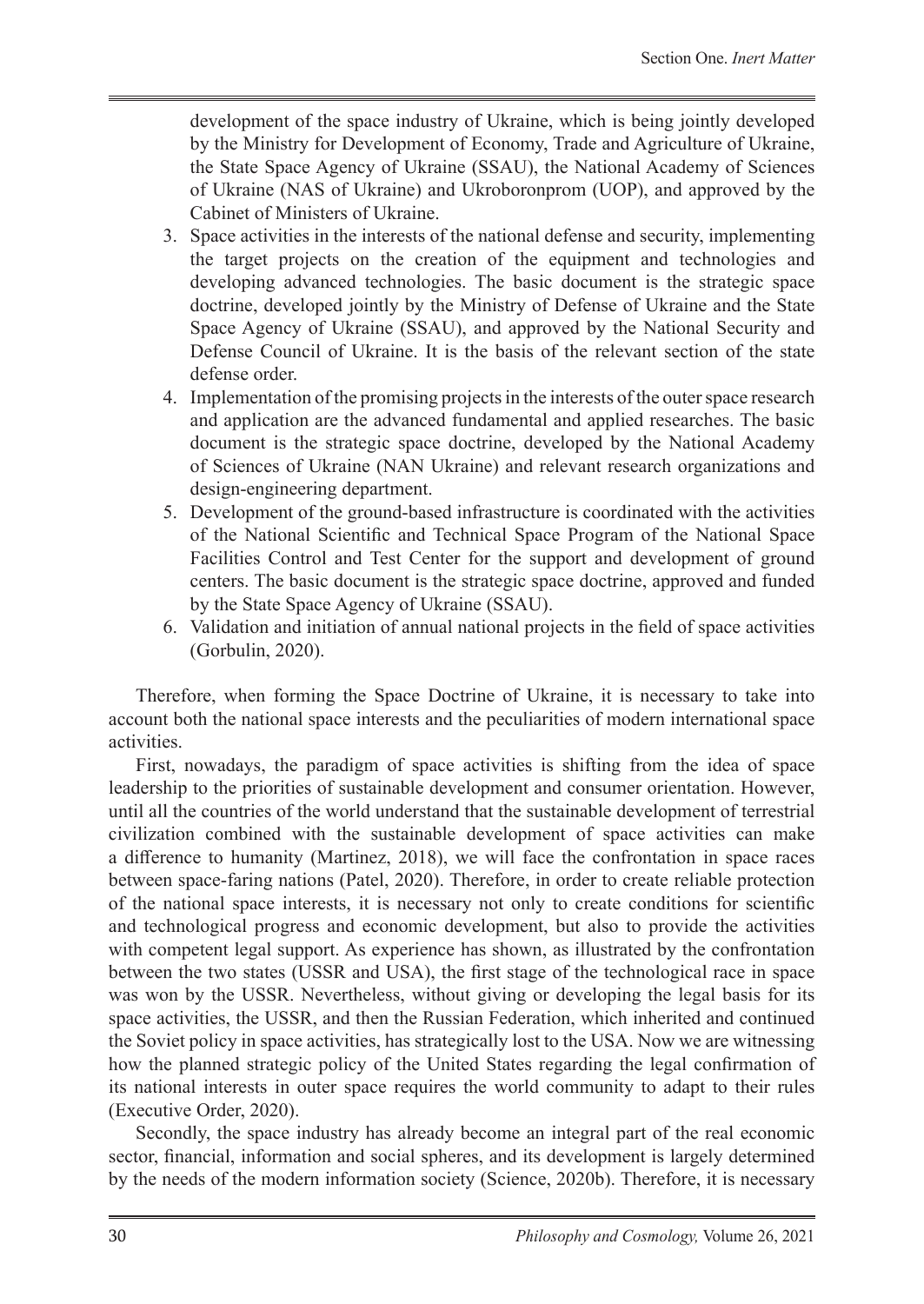to develop and adopt other strategic documents on the settlement of digitalization, robotics, and the use of artificial intelligence on the basis of the adopted Space Doctrine in the near future. After all, the use of space technology in combination with artificial intelligence and other information technologies is the major component of the Fourth Industrial Revolution (Javaid et al., 2020).

We should remind that the First Industrial Revolution had taken place in the late  $18<sup>th</sup>$ century, when steam-operated machines were put into mass production. The Second Revolution took place in the late 19<sup>th</sup> century. It is associated with the use of the electric drive. The Third Revolution began in the 70s of the  $20<sup>th</sup>$  century. It has received an impetus with the advent of computer technology and information and communication technologies (Hart, 2020). We are now witnessing the beginning of the Fourth Industrial Revolution; the large databases, accumulated during the Third Revolution with artificial intelligence and space technology, will help to proceed from simple computation to autonomous decision-making based on the "find and offer" principle (Big Data, 2018).

Third, in the modern world, sustainable development and security problems can be solved only in the context of space technologies development. When we have been analyzing the sustainable development goals (THE 17, 2020), approved by the UN, we could not help but notice that they were developed using a problem-based approach. There is a problem that needs to be solved (defense strategy). First, the global challenges faced by the world community, are outlined and then solving these challenges is considered as the goal setting. In fact, this general technique is effective for setting the agenda. Let's take into account that the previously adopted Millennium Development Goals have not been fully implemented (Millennium, 2015). We can assume that Sustainable Development Goals will not be fully achieved either. Therefore, we believe that after 2030 new universal goals will require a new approach and methodology. It is more progressive, as it focuses on looking for new ideas and technologies for goal achievement and is more proactive than a problem-based approach. For example, goal setting is the adaptation and use of space technologies and artificial intelligence. This new goal is not an attempt to identify a universal problem and find a solution to solve it, but rather an approach to the new opportunities with the help of technology (Human Decisions, 2018). With the benefit of space technology, in the nearest future, people will have better opportunities to live in a sustainable and secure society, both on the Earth and in space (Report, 2019).

Fourth, nowadays, space activities play the role of a scientific driver not only for the public sector of the economy, but also for private business (Report, 2019; Space2030, 2018). Therefore, the Space Doctrine as the fundamental strategic document should establish effective mechanisms for obtaining investments in the public-private partnership and international cooperation for the existing assets: manufacturing and experimental capacities, intellectual property, etc. The experience has proven that scientific solutions, developed and implemented by Ukrainian space industry specialists can naturally complement both Ukrainian and world business in various economic realms with high-tech solutions. They can promote the innovative development of agro-industrial, transport, information and communication, mining and metallurgical companies.

# **Conclusion**

The conducted analysis of the current and retrospective strategic documents in the space industry and the current challenges facing the world community and Ukraine people enables us to draw the following conclusions.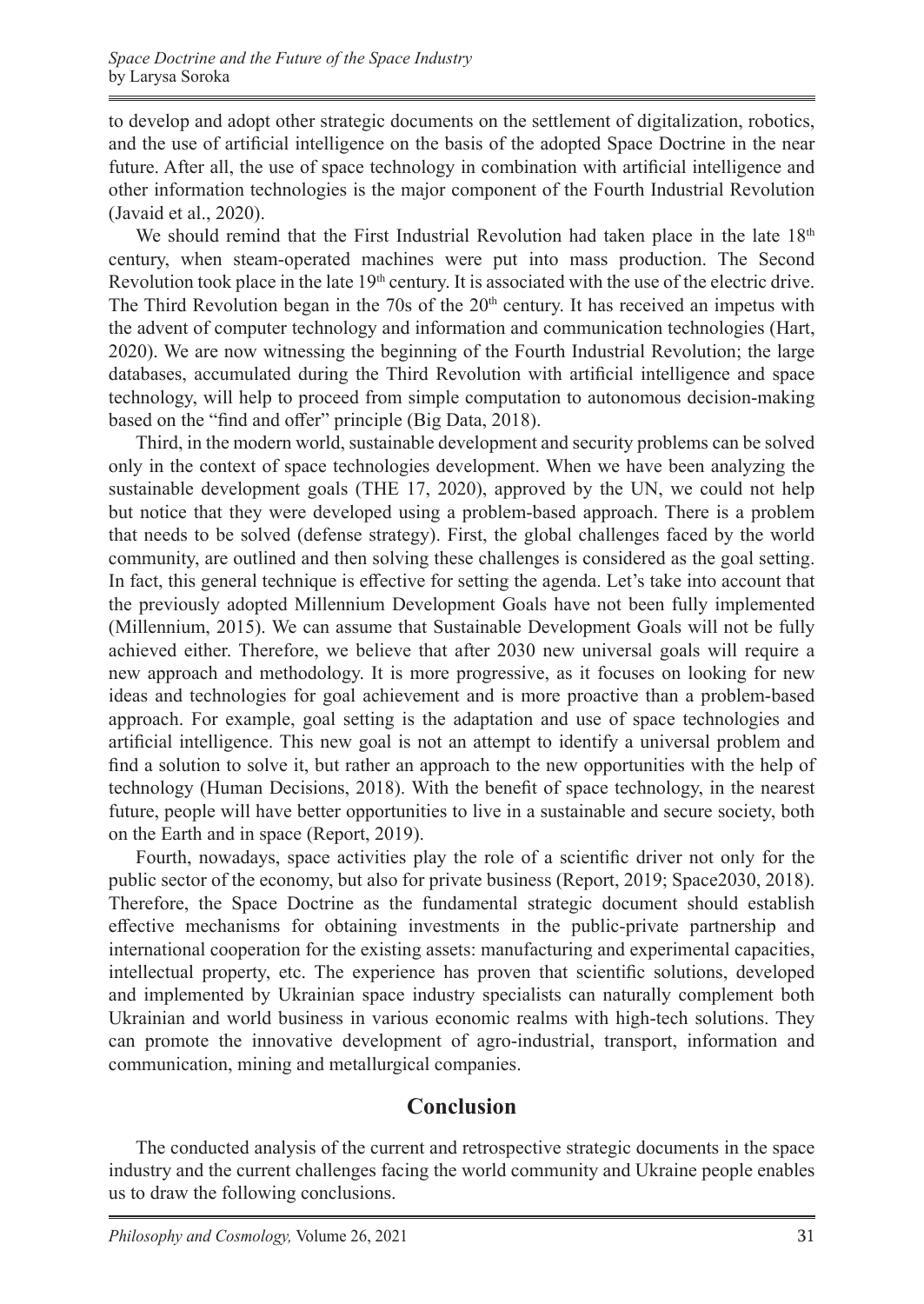A clear understanding of the space capabilities value, not only for national defense but also for the general national well-being, will allow for establishing a clear position on the strategic development of the space activities, based on the Space Doctrine designed.

The implementation of the future Space Doctrine should be a shift from the initial state of affairs to the new model of space activities.

The study proposes the three levels of the Space Doctrine of Ukraine.

The first level is a basic space doctrine. The basic doctrine defines the most fundamental strategic provisions. They will indicate the vector of movement and how to use it in the future, based on the long-term sustainable, innovative development of the space activities with its focus on the consumer. The vectors must be the following: utilitarian, socially-oriented, and correspond to modern worldview changes. They are specified through the development of strategic, tactical, or operational strategies.

The second level of the Space Doctrine is strategic. The strategic doctrine is developed and agreed upon based on the basic doctrine. This is an integrated set of decisions on the choice of activities, ways to achieve goals, key competencies, and work management systems. The strategic doctrine specifies the provisions of the basic doctrine in the short-term future (10- 15 years). It determines the optimal paths for space activities development and proposes a roadmap for achieving the target goals.

The third level of the Space Doctrine is tactical or operational space doctrine. The tactical space doctrines are short-term, for 3-5 years, describing specific types of space activities. For example, development and production of launch vehicles; development and production of rocket engines; satellite and television services, satellite Internet and sales of services; satellite navigation and sale of services, services for earth observation, sale of images and services, etc. This doctrine can either regulate one type of the space activities, or they can be combined with other types to achieve detailed space goals. The tactical doctrine specifies persons responsible for their implementation, sets the deadlines and funding sources.

In the context of the Space Doctrine of Ukraine, the study proposes to consider both national space interests and the peculiarities of modern international space activities in developing updated strategic documents for the space sector.

# **References**

- *Activity Reports* (2020) State Space Agency of Ukraine. Available online: https://www.nkau. gov.ua/ua/activity/zvity-pro-diialnist
- *Air Force Doctrine Document 2-2* (2006) Space Operation. USAF. Available online: https:// fas.org/irp/doddir/usaf/afdd2\_2.pdf
- *Annual Report of the State Corporation for Space Activities "Roskosmos" for 2018* (2019) Approved by the Supervisory Board of the State Corporation for Space Activities "Roscosmos" on July 29, 2019, Protocol No. 29-NS. Available online: https://www.roscosmos.ru/media/img/2019/august/godovoi.otcet.goskorporazii. roskosmos.2018.g..pdf
- *Aeronautics and Space Report of the President* (2019) NASA Official: Stephen Garber Last Updated: December 20. Available online: https://history.nasa.gov/presrep.html
- *Associated Press/NORC Center for Public Affairs Research (University of Chicago), "Space Exploration: Attitudes toward the US Space Program"* (2019) Available online: http://www.apnorc.org/projects/Pages/SpaceExploration-Attitudes-toward-the-U-S-- SpaceProgram.aspx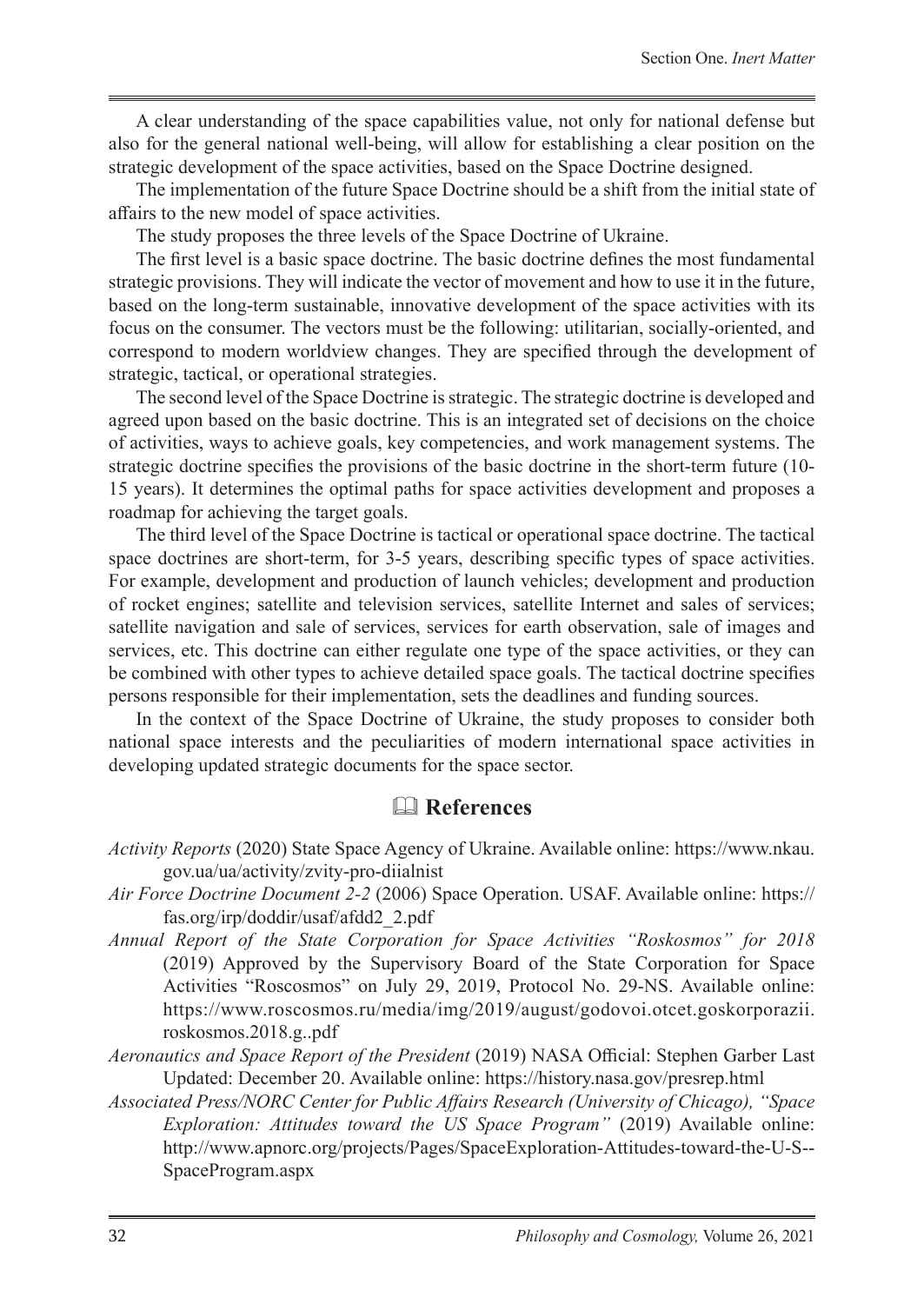- Babcock, Hope M. (2019) *The Public Trust Doctrine, Outer Space, and the Global Commons: Time to Call Home ET.* Georgetown University Law Center. Available online: https:// scholarship.law.georgetown.edu/cgi/viewcontent.cgi?article=3219&context=facpub
- Benedek, Wolfgang and Matthias Ketteman (2013) *Freedom of Expression and the Internet*. Council of Europe Publishing House. Available online: https://rm.coe.int/168059936a
- *Big Data, Artificial Intelligence, Machine Learning and Data Protection* (2018) ICO*.* Available online: https://ico.org.uk/media/for-organisations/documents/2013559/bigdata-ai-ml-and-data-protection.pdf
- *Executive Order on Encouraging International Support for the Recovery and Use of Space Resources* (2020) President of the United States of America, April 6, 2020. Whitehouse. Available online: https://www.whitehouse.gov/presidential-actions/ executive-order-encouraging-international-support-recovery-use-space-resources/
- Funk, Cary and Mark Strauss (2018) *Majority of Americans Believe it is Essential that the U.S. Remain a Global Leader in Space*. Pew Research Center. Available online: http://assets.pewresearch.org/wpcontent/uploads/sites/14/2018/06/05153653/PS\_201 8.06.06 science-and-space FINAL.pdf.
- Gorbulin, Volodymyr (2020) *Space Strategy and Prospects of the Country's Development. State Space Agency of Ukraine*. Available online: http://files.nas.gov.ua/PublicMessages/ Documents/0/2020/03/200324121206878-791.pdf
- Gurbachan, Singh Sachdeva (2016) Space Doctrine of India. *Astropolitics* 14(2-3):104-119. https://doi.org/10.1080/14777622.2016.1237211
- Hart, Keith (2020) The Memory Bank. *A New Commonwealth* Ver 5.0. Available online: https://thememorybank.co.uk/keith/
- Hughes, Louise (2018) *The Space Industry Act 2018.* UN COPUOS LSC. Available online: https://www.unoosa.org/documents/pdf/copuos/lsc/2018/tech-01.pdf
- *Human Decisions: Thoughts on AI* (2018) United Nations Educational. Available online: https://unesdoc.unesco.org/ark:/48223/pf0000261563
- Javaid, Mohd and Abid Haleem, Raju Vaishya, Shashi Bahl, Rajiv Suman, and Abhishek Vaishe (2020) Industry 4.0 technologies and their applications in fighting COVID-19 pandemic. *Diabetes & Metabolic Syndrome: Clinical Research & Reviews,* Volume 14, Issue 4, July-August, Pages 419-422. https://doi.org/10.1016/j.dsx.2020.04.032
- Lupton, Colonel David E. (1988) On Space Warfare: a Space Power Doctrine. *Maxwell Air Force Base, AL: Air University Press*, June.
- Malysheva, Nataliya and Anna Hurova (2018) Perspectives of Introduction the State-Private Partnership in Space Sphere of Ukraine. *Economics and Law*, No 2 (50). https://doi. org/10.15407/econlaw.2018.02.071
- Martinez, Peter (2018) Development of an International Compendium of Guidelines for the Long-Term Sustainability of Outer Space Activities. *Space Policy*, 43, 2-5.
- Martinez, Larry F. (2019) Legal Regime Sustainability in Outer Space: Theory and Practice. *Global Sustainability*, Volume 2. Available online: https://www.cambridge.org/core/ journals/global-sustainability/article/legal-regime-sustainability-in-outer-spacetheory-and-practice/614DDD6FE793315297AABBE983FA9168/core-reader
- *Millennium Development Goals* (2015) UN. Available online: https://www.un.org/ millenniumgoals/
- NASA Spinoff (2020) Available online: https://spinoff.nasa.gov/
- *On Space Activities* (1996) Law of Ukraine of 15.11.1996 № 502/96-VR. Available online: https://zakon.rada.gov.ua/laws/card/502/96-%D0%B2%D1%80